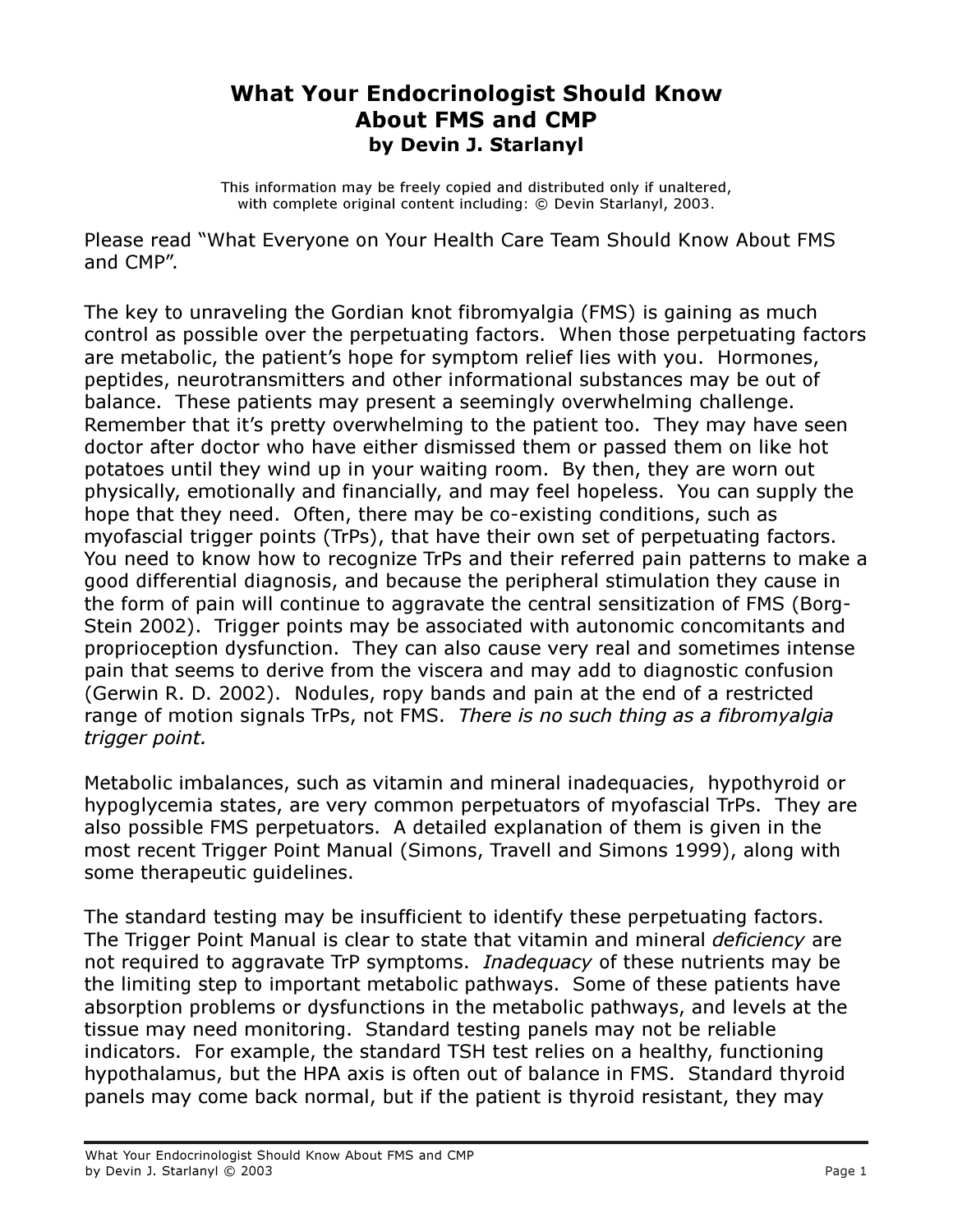require supplementation with T3 (Lowe, Cullum, Graf Jr., et al. 1997). Even if the FMS patient has low thyroid levels, a combination of T3 and T4 may be more effective than T4 alone (Eisinger 1999). If thiamin levels are low and patients have hypothyroid symptoms, adding adequate thiamine may adequately treat the symptoms (Simons, Travell and Simons 1999, p 102). If the patient is already on thyroid supplementation and yet has inadequate thiamine intake and thiamine supplementation is added, symptoms of hyperthyroid may appear, so it is time to titrate the thyroid dose. Check for hypometabolism and thyroid resistance, which will not show up on standard thyroid panels (Lowe, 2000). Topical (Starlanyl, Jeffrey, Roentsch, et al. 2001-2002) or oral T3 may be of use in FMS patients if hypothyroid symptoms are present. It is important to test free testosterone, and not just total testosterone, to get an accurate picture of this hormone's status (Teitelbaum, 2001).

In FMS, multiple neuroendocrine pathways are disturbed, but we aren't sure if these are a result or a cause of FMS (Crofford, 1998). The hypothalamic-pituitaryadrenal (HPA) axis seems to be one of the first axes to become dysfunctional. This axis affects the immune system, the gonadal axes, the growth hormone axes, and the thyroid axes, which all in turn exert influence back on the HPA axis. This can work to your patient's advantage, and yours, but you must proceed very slowly and carefully. All of these axes can be profoundly influenced by insulin resistance, which is an extremely common perpetuator of both FMS and chronic myofascial pain. The "fibromyalgia fat pad" over the belly is often an early warning flag, even in people who are not obese. Unless excess carbohydrates are removed from the equation, there is a high risk of developing metabolic syndrome (Peters, Schweiger, Fruwald-Schultes. et al. 2002) or at least insulin resistance (Farias-Silva, Sampaio-Barros, Amaral et al.2002). Up to 80% of patients with metabolic syndrome die from cardiovascular complications, so it is vital that the insulin resistance component of this condition be treated aggressively (Lombard, Augustyn, Ascott-Evans 2002). The metabolic syndrome is highly prevalent and associated with a dysfunctional HPA axis (Tsigos, Chrousos 2002) often overlooked, and may have far-reaching health implications. Many researchers consider FMS to be a form of dysautonomia (Raj, Bruillard, Simpson 2000). If the ANS is chronically stimulated, there "is a prevalent and potent risk factor for adverse cardiovascular events, including mortality" (Curtis, O'Keefe. 2002). Fibromyalgia must not be taken lightly.

Some of the dysfunctions that are commonly associated with FMS are:

Altered functioning of both somatotropic and lactotropic axes during sleep Landis, Lentz, Rothermel 2001).

Cognitive dysfunction (Park, Glass Minear et al. 2001; Grigsby, Rosenberg, Busenbark 1995).

Fragmented sleep (Drewes, Gade, Nielsen et al. 1995).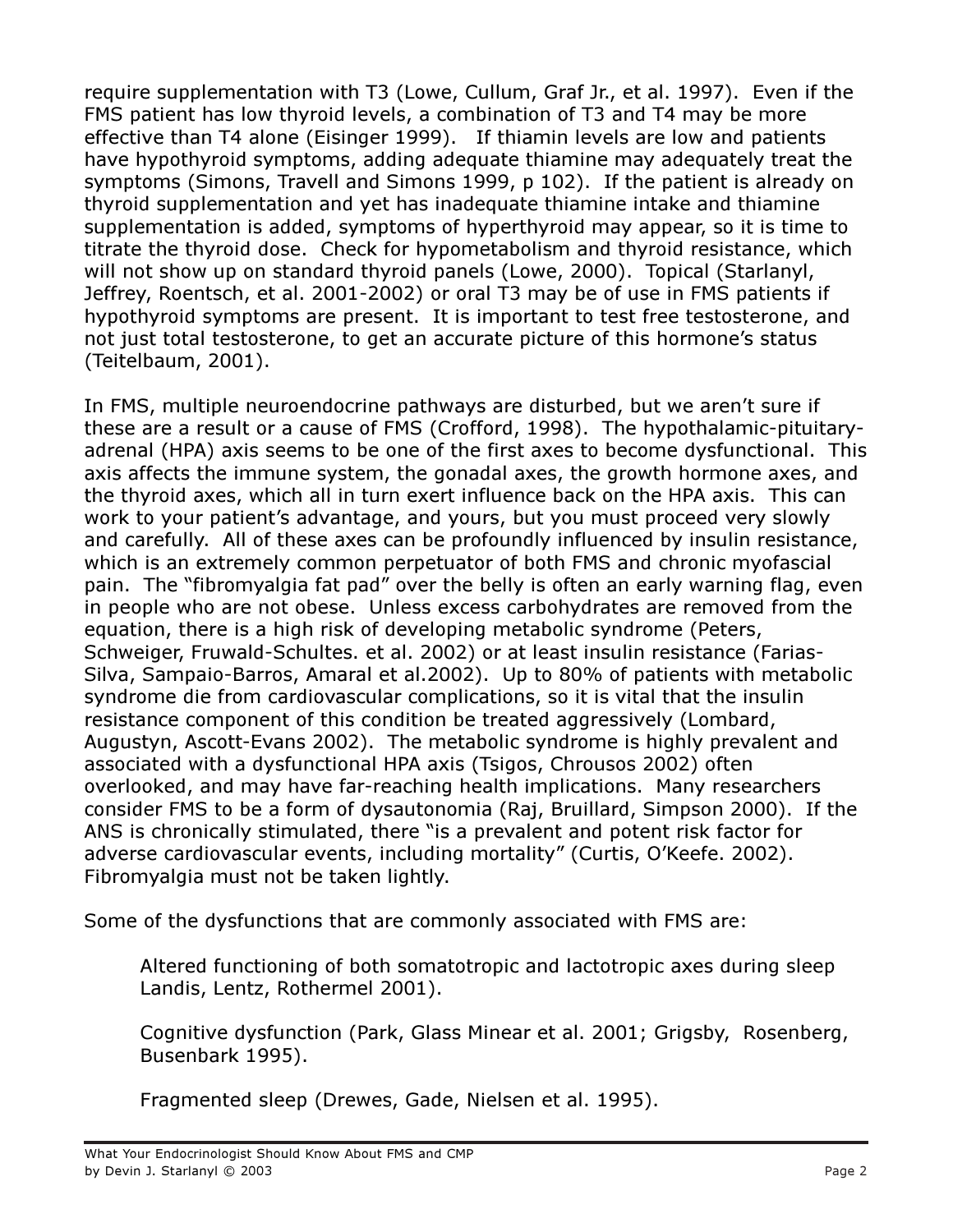Growth hormone and prolactin imbalances (Bennett, Clark, Walczyk. 1998; Griep, Boersma de Kloet. 1994).

Neurally mediated hypotension (Bou-Holaigah, Calkins, Flynn et al. 1997).

Orthostatic intolerance (Martinez-Lavin, Hermosillo, Mendoza et al. 1997).

Raynaud's syndrome (Bennett 1991).

Sensory dysfunctions (Kosek, Ekholm, Hansson 1996).

Tissue resistance to a variety of hormones (Tsigos, Chrousos 2002).

These are but a few samples of a large body of research in related fields. Yet there are still some doctors who refuse to believe that fibromyalgia even exists.

Fluid retention syndrome is common in women with FMS. Its range of symptoms is wide, and it may add to fatigue, weakness and pain (Deodhar, Fisher, Blacker et al. 1994). A diffuse bloated feeling and variable weight are flags that warn of possible insulin resistance. Edema can start with the release of sensitizing substances such as histamine, bradykinin or prostaglandins) during times of trauma (including repetitive use). In cases of central sensitization such as FMS, nociceptors keep firing after the sensitizing substances are gone. Resulting edema may compress blood and lymph vessels. This contributes to local microcirculation problems, which, in turn, causes the release of more sensitizing substances. This cycle will also contribute to myofascial TrPs.

Check for malabsorption if oral supplementation does not appear to be effective. Look upstream in metabolic pathways. For example, if the amount of available inositol is insufficient, thyroid supplementation may not be effective. [If your patient has bipolar disorder as well, avoid inositol, as it reverses the action of many common medications given for this condition (Williams Cheng, Mudge et al. 2002]. In a patient who has uncontrolled FMS for a long time, or who has both FMS and chronic myofascial pain or other co-existing conditions, a "...combination of multiple, mild impaired responses may lead to more profound physiologic and clinical consequences as compared with a defect in only one system..." (Adler, Manfredsdottir, Creskoff 2002).

Inadequate pain control may also influence endocrine balance. Never underestimate the effect of myofascial TrP pain augmented by FMS amplification. "Significant knowledge deficits regarding currently accepted principles of pain management practice as well as beliefs that could interfere with optimal care, mandate a need for educational interventions....Unwarranted fear of addiction is a misunderstood and important concept that needs to be addressed" (Lebovits, Florence, Bathina. et al. 1997). Add that to the misery the patient may feel if s/he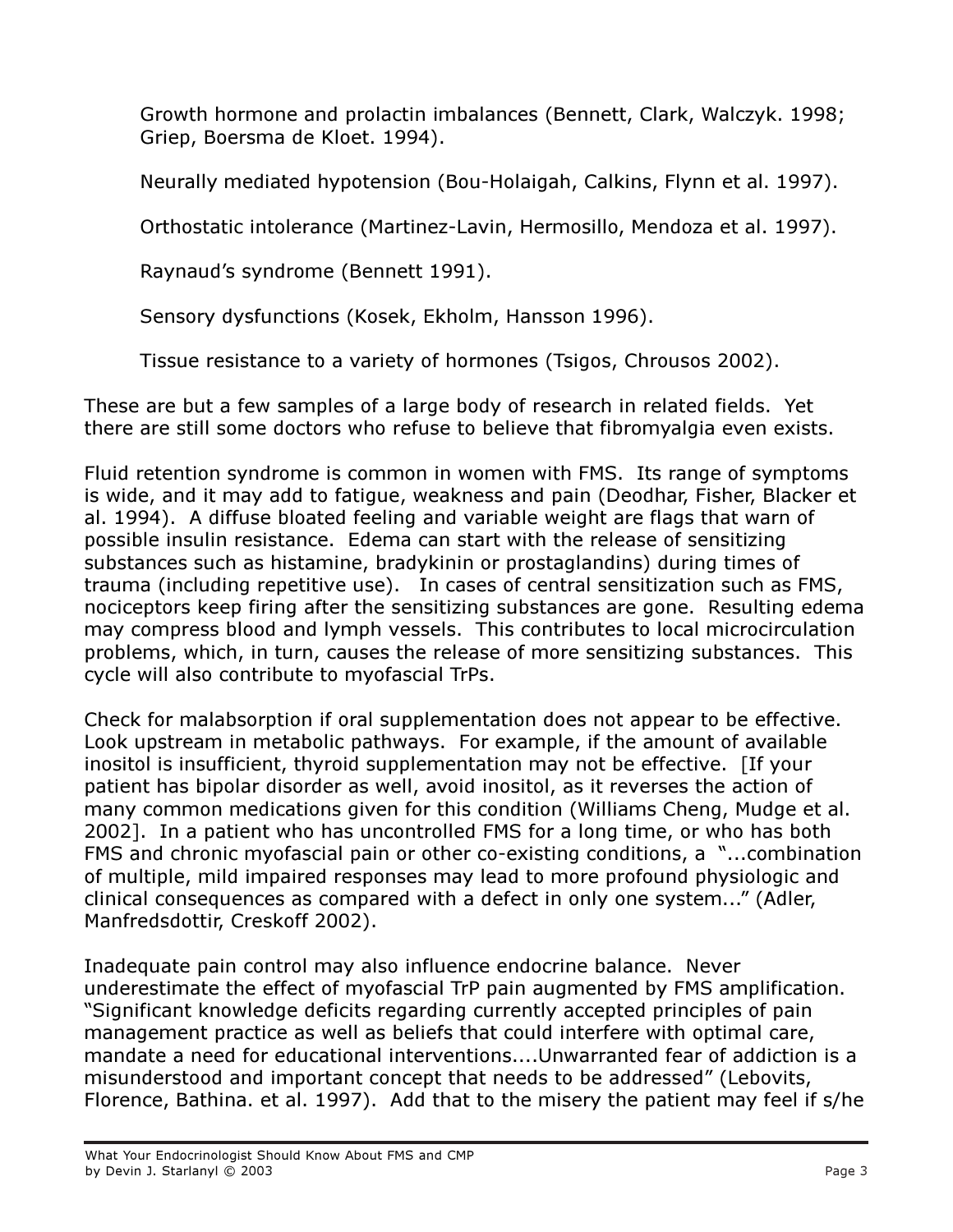has been disbelieved, untreated, and/or mistreated, and there may be iatrogenic depression. Chronic pain itself can cause depression (Hendler 1984). Reassure your patient that the key to dealing with these conditions is identifying and controlling the perpetuating factors, and that you can help. Hope is a great medicine. These conditions are complex, and they take time, a good diagnostic eye, and may require education of the patient and the patient's insurance carrier as well.

It may be difficult to sort out all the symptoms and medications. Often, new meds have been added, and supplements as well, and they may be interacting and causing more symptoms. For example, the combination of Zoloft, melatonin and a high protein diet (such as for metabolic syndrome) can cause toxic neuropathy (Lehman, Johnson 1999). This may seem overwhelming, but be patient. Start with those symptoms that are perpetuating the cycle, such as lack of restorative sleep (Meerlo, Koehl, van der Borght et al. 2002). Anything that may impact on the wind-up and central sensitization, such as pain control, must be addressed (Staud, Vierck, Cannon et al. 2001), so you may be calling in a variety of medical care team members to help. The simple addition of Estrace vaginal cream may activate abdominal TrPs, causing symptoms such as menstrual cramps (even in patients without a uterus) and diarrhea. Discontinuing the therapy is not sufficient to remove the symptoms. The TrPs must be treated as well. Dealing with complicated diagnoses such as fibromyalgia and chronic myofascial pain is a challenge, but the difference you can make in the lives of these chronic pain patients is priceless.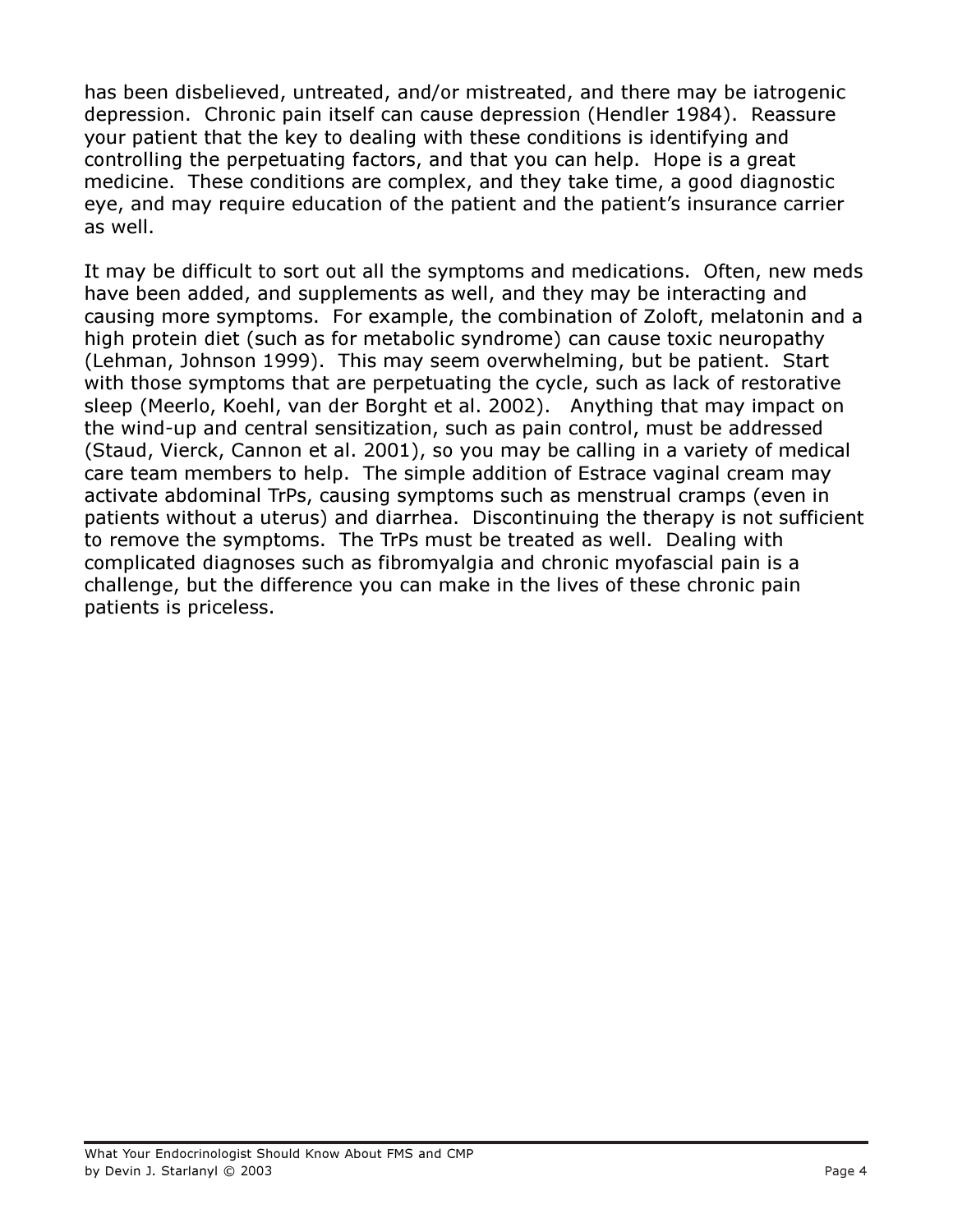## References

Adler G. K, Manfredsdottir V. F., Creskoff F.W. 2002. Neuroendocrine abnormalities in fibromyalgia. Curr Headache Rep 6(4):289-98.

Bennett, R. M., S. C. Clark and J. Walczyk. 1998. A randomized, double-blind, placebo-controlled study of growth hormone in the treatment of fibromyalgia. A J Med 104(3):227-231.

Bennett, R. M. 1991. Symptoms of Raynaud's syndrome in patients with fibromyalgia. A study utilizing the Nielsen test, digital photopleysmography, and measurements of platelet alpha 2-adrenergic receptors. Arth Rheum 34(3):264– 269.

Borg-Stein J. 2002. Management of peripheral pain generators in fibromyalgia. 2002. Rheum Dis Clin North Am 28(2):305-17.

Bou-Holaigah, I., H. Calkins, J. A. Flynn et al. 1997. Provocation of hypotension and pain during upright tilt table testing in adults with fibromyalgia. Clin Exp Rheumatol 15(3):239–246.

Crofford, L. J. 1998. Neuroendocrine abnormalities in fibromyalgia and related disorders. Am J Med Sci 315(6):359-366.

Curtis B.M., O'Keefe J.H. Jr. 2002. Autonomic tone as a cardiovascular risk factor: the dangers of chronic fight or flight. Mayo Clin Proc 398-9; 77(1):7-9.

Deodhar, A. A., R.A. Fisher, C.V. Blacker and A.D. Woolf. 1994. Fluid retention syndrome and fibromyalgia. Br J Rheumatol 33(6):576-582.

Drewes, A.M., K. Gade, K.D. Nielsen et al. 1995. Clustering of sleep electroencephalographic patterns in patients with the fibromyalgia syndrome. Brit J Rheumatol 34(12):1151–1156.

Eisinger, J.B. 1999. [Hypothyroidism treatment: one hormone or two?] Myalgies 2(Suppl 2):1-3. [French]

Farias-Silva E., Sampaio-Barros M.M., Amaral M.E. et al. 2002. Subsensitivity to insulin in adipocytes from rats submitted to foot-shock stress. Can J Physiol Pharmacol 80(8):783-9.

Gerwin R.D. 2002. Myofascial and visceral pain syndromes: visceral-somatic pain representations. J Musculoskel Pain 10(½)"165-175.

What Your Endocrinologist Should Know About FMS and CMP by Devin J. Starlanyl © 2003 Page 5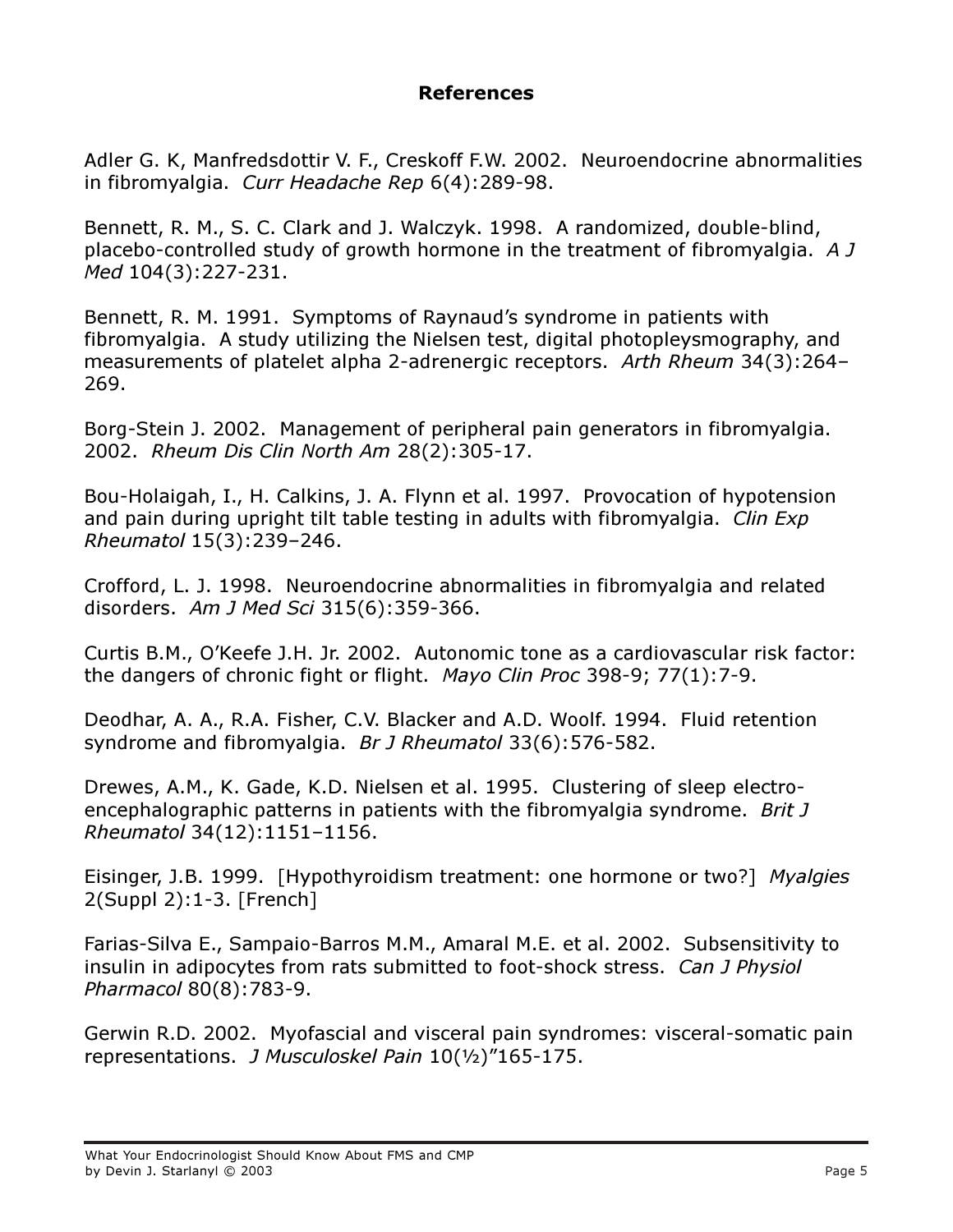Griep, E.N., J.W. Boersma and E.R. de Kloet. 1994. Pituitary release of growth hormone and prolactin in the primary fibromyalgia syndrome. J Rheumatol 21(11):2125–2130.

Grigsby, J., N.L. Rosenberg and D. Busenbark. 1995. Chronic pain is associated with deficits in information processing. Percept Mot Skills 81(2):403-410.

Hendler, N. 1984. Depression caused by chronic pain. *J Clin Psychiatry* 45(3 pt) 2):30–38.

Kosek, E., J. Ekholm and P. Hansson. 1996. Sensory dysfunction in fibromyalgia patients with implications for pathogenic mechanisms. Pain 68(2-3):375-383.

Landis C.A., Lentz M..J., Rothermel J. 2001. Decreased nocturnal levels of prolactin and growth hormone in women with fibromyalgia. J Clin Endocrinol Metab 86(4):1672-1678.

Lebovits A.H., Florence I, Bathina R. et al. 1997. Pain knowledge and attitudes of health care providers: practice characteristic differences. *Clin J Pain* 13(3):237-243.

Lehman N.L., Johnson L.N. 1999. Toxic optic neuropathy after concomitant use of melatonin, zoloft, and a high protein diet. *J Neuroopthalmol* 19(4):232-234.

Lombard L., Augustyn M.N., Ascott-Evans B.H. 2002. The metabolic syndrome pathogenesis, clinical features and management. Cardiovasc J S Afr 13(4):181-6.

Lowe J. 2000. The Metabolic Treatment of Fibromyalgia. Boulder, CO: McDowell Publishing Company.

Lowe, J.C., M.E. Cullum, L.H. Graf Jr. et al. 1997. Mutations in the c-erbA beta gene: do they underlie euthyroid fibromyalgia? Med Hypo 48 (2):125-135.

Martinez-Lavin, M., A.G. Hermosillo, C. Mendoza et al. 1997. Orthostatic sympathetic derangement in subjects with fibromyalgia. J Rheumatol 24(4):714– 718.

Meerlo P., Koehl M., van der Borght K. et al. 2002. Sleep restriction alters the hypothalamic-pituitary-adrenal response to stress. J Neuroendocrinol 14(5):397- 402.

Park D.C., Glass J.M., Minear M. et al. 2001. Cognitive function in fibromyalgia patients. Arthritis Rheum 44(9):2125-33.

Peters A., Schweiger U., Fruwald-Schultes B. et al. 2002. The neuroendocrine control of glucose allocation. Exp Clin Endocrinol Diabetes 110(5):119-211.